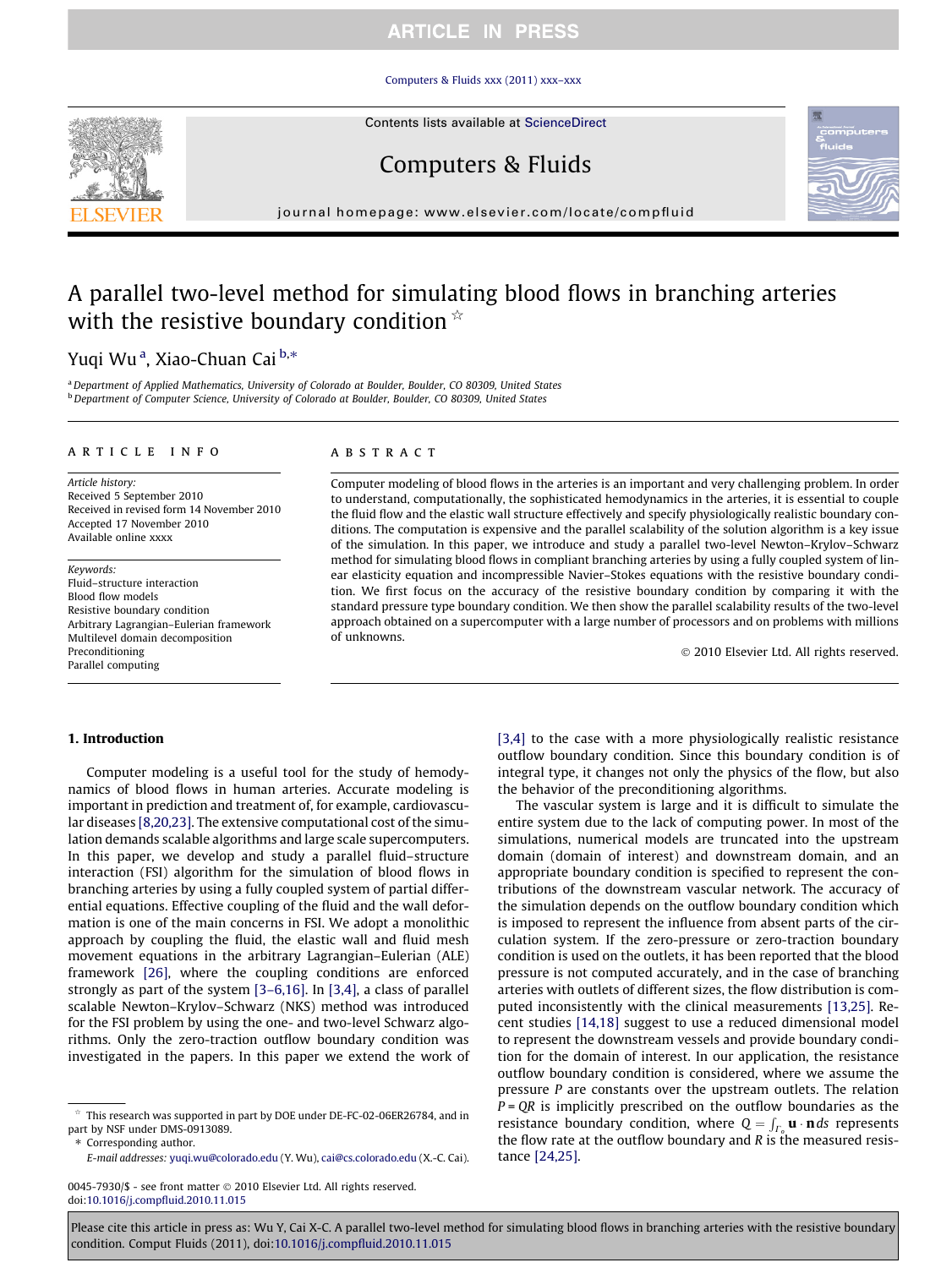<span id="page-1-0"></span>

The first objective of this paper is to understand the influence of the resistance boundary condition on the accuracy of the numerical simulation. The integral nature of the resistance boundary condition plays an interesting role in the convergence and performance of the Schwarz type preconditioner. In the Newton– Krylov–Schwarz framework, an inexact Newton method with line search is used as a nonlinear solver and within a Newton step, the linear Jacobian system is solved by GMRES preconditioned by a one-level or two-level Schwarz preconditioner. The subdomain partition usually respects the fact that the Jacobian matrix is uniformly sparse and each variable is related through the function only to the neighboring variables, such as in the case of traction boundary condition. However, due to the integral nature of the resistance boundary condition, the Jacobian matrix has a dense block corresponding to all variables on the outlet boundaries. The decomposition of the global domain into subdomains breaks the integral connection between the variables on the outflow boundaries. As far as we know, no one has employed the class of overlapping Schwarz preconditioners to the system with an integral boundary condition. It is worth for us to discuss the impact of the decomposition of the integral condition on the convergence and the scalability of the Schwarz preconditioned Jacobian solver.

We only consider a 2D model in this paper. Although not completely physically realistic for the blood flow simulations, this simplified 2D problem maintains most of the mathematical aspects of the fully coupled fluid–structure interaction problem and also the ability to reproduce the important physical aspects of blood flow in complaint arteries.

The rest of the paper is organized as follows. In Section 2, we describe the formulation of the FSI problem, and also the discretization of the problem, both in space and time. In Section [3](#page-2-0), we present the Newton–Krylov–Schwarz method with a two-level Schwarz preconditioner. Finally, in Section [4,](#page-3-0) we demonstrate the effectiveness of the algorithm by showing some numerical results using different geometries and problem sizes, and report the parallel performance of the algorithm.

#### 2. Mathematical formulation and discretization

With the emphasize in tight and monolithic coupling of the fluid and the artery wall, an additional field is necessary to model the computational mesh in the fluid domain. A popular choice is to model the displacement of fluid mesh by a harmonic extension of the moving fluid–structure boundary. That is, the overall model is described by the coupling of three components, the linear elasticity equation for the wall structure in the reference Lagrangian frame, the incompressible Navier–Stokes equations for the fluid in the ALE framework, and the harmonic equation for the mesh displacement of the fluid domain. See Fig. 1 for a schematic and some notations.

As a whole, the fully coupled FSI problem is given by

$$
\rho_s \frac{\partial^2 \mathbf{x}_s}{\partial t^2} - \nabla \cdot \boldsymbol{\sigma}_s - \beta \frac{\partial (\Delta \mathbf{x}_s)}{\partial t} + \gamma \mathbf{x}_s = \mathbf{f}_s \quad \text{in} \quad \Omega_s,
$$
\n(1)

$$
\mathbf{x}_s = \mathbf{0} \quad \text{on} \quad \Gamma_s,\tag{2}
$$

$$
\frac{\partial \mathbf{u}_f}{\partial t}\bigg|_Y + [(\mathbf{u}_f - \omega_g) \cdot \nabla] \mathbf{u}_f + \frac{1}{\rho_f} \nabla p_f = v_f \Delta \mathbf{u}_f + \mathbf{f}_f \quad \text{in} \quad \Omega_f(t), \tag{3}
$$

$$
\nabla \cdot \mathbf{u}_f = 0 \quad \text{in} \quad \Omega_f(t), \tag{4}
$$

$$
\mathbf{u}_f = \mathbf{g} \quad \text{on} \quad \Gamma_i,\tag{5}
$$

$$
p_f = RQ = R \int_{\Gamma_0} \mathbf{u}_f \cdot \mathbf{n} \, ds \quad \text{on} \quad \Gamma_0,\tag{6}
$$

$$
\Delta \mathbf{x}_f = 0 \quad \text{in} \quad \Omega_0,\tag{7}
$$

$$
\mathbf{x}_f = \mathbf{0} \quad \text{on} \quad \Gamma_i \cup \Gamma_o. \tag{8}
$$

The displacement of the wall  $\mathbf{x}_s$  is described by (1) and (2), where  $\sigma_s = \lambda_s (\nabla \cdot \mathbf{x}_s) I + \mu_s (\nabla \mathbf{x}_s + \nabla \mathbf{x}_s^T)$  is the Cauchy stress tensor. The Lamé parameters  $\lambda_s$  and  $\mu_s$  are defined as  $\lambda_s = v_s E/$  $((1 + v_s)(1 - 2v_s)), \mu_s = E/(2(1 + v_s)),$  where E is the Young's modulus and  $v_s$  the Poisson ratio.  $\rho_s$  is the density of the wall structure.  $\beta$  is a visco-elastic damping parameter, and the  $\gamma$  term is used to represent a radially symmetric artery in two dimensions [\[1\].](#page-10-0)

In order to model the fluid in a moving domain, the fluid mesh displacement  $x_f$  is made to satisfy a harmonic extension of the moving interface as in (7). And a mapping  $A_t$  is defined from the reference configuration  $\Omega_f(0)$  to the moving domain  $\Omega_f(t)$ :

$$
A_t: \Omega_f(0) \to \Omega_f(t), \quad A_t(\mathbf{Y}) = Y + \mathbf{x}_f(Y), \quad \forall \mathbf{Y} \in \Omega_f(0),
$$

where **Y** is referred to as the ALE coordinate. The Navier–Stokes equations defined on the moving domain  $\Omega_f(t)$  are written in the ALE form (3) and (4), where  $\mathbf{u}_f = (u,v)^T$  is the fluid velocity,  $p_f$  is the fluid pressure,  $v_f$  is the kinematic viscosity,  $\rho_f$  is the fluid density,  $\omega_{\rm g}$  =  $\partial A_t/\partial t$  is the velocity of the moving mesh and Y indicates that the time derivative is taken with respect to the ALE coordinates. In (5), a given velocity profile g is prescribed on the inlet boundary  $\Gamma_i$ , while in (6), the resistance boundary condition is prescribed on the outlet boundary  $\Gamma_o$ .

More importantly, three coupling conditions are strongly enforced on the fluid–structure interface  $\Gamma_w$  corresponding to the structure, fluid and moving mesh equations, respectively



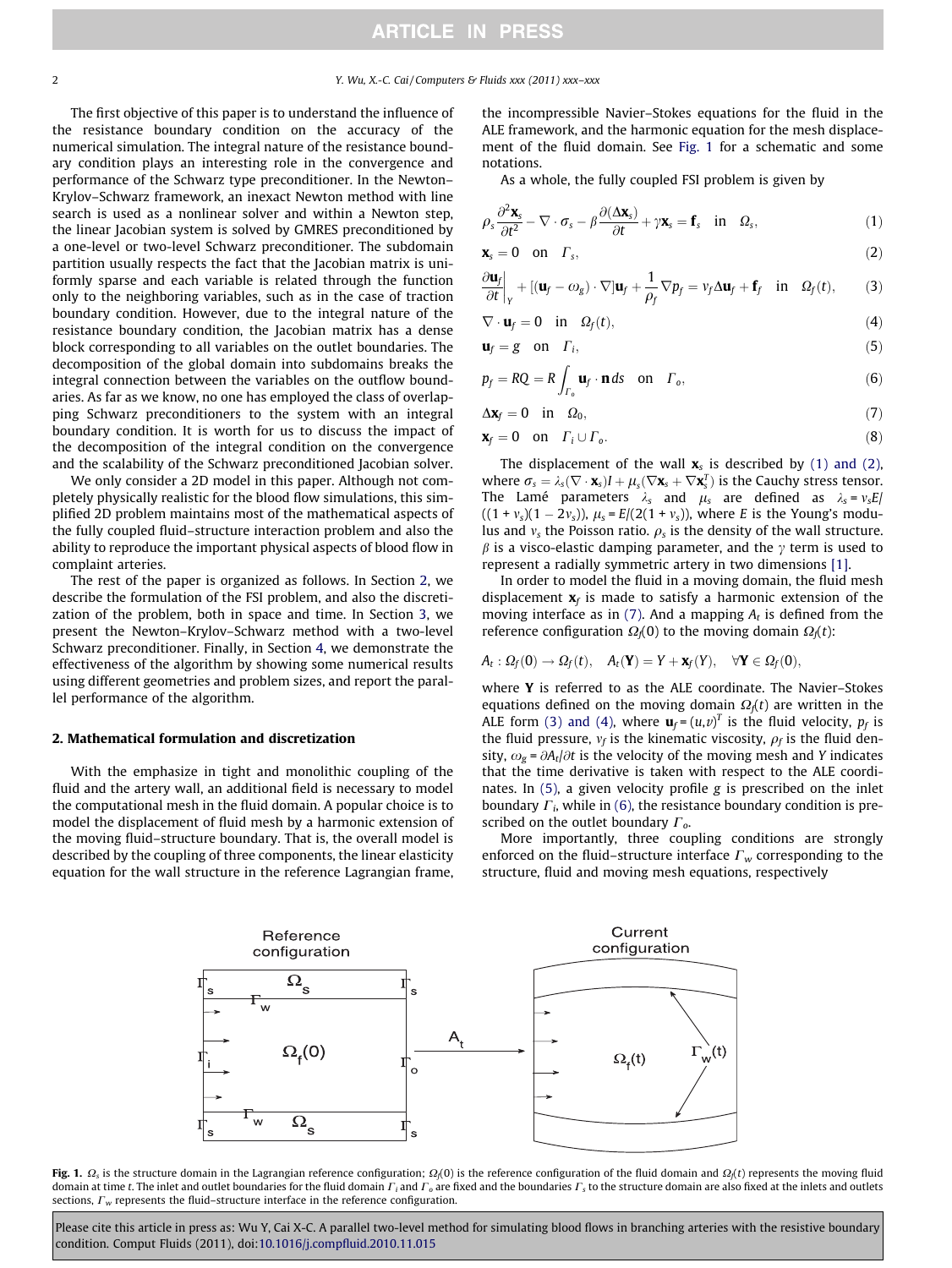Y. Wu, X.-C. Cai / Computers & Fluids xxx (2011) xxx–xxx 3

<span id="page-2-0"></span>
$$
\sigma_s \cdot \mathbf{n}_s = -\sigma_f \cdot \mathbf{n}_f,\tag{9}
$$

$$
\mathbf{u}_f = \frac{\partial \mathbf{x}_s}{\partial t},
$$

$$
\mathbf{u}_f = \frac{\partial \mathbf{u}_s}{\partial t},\tag{10}
$$
\n
$$
\mathbf{x}_f = \mathbf{x}_s,\tag{11}
$$

where  $\mathbf{n}_s$ ,  $\mathbf{n}_f$  are unit normal vectors for the structure and fluid on the fluid–structure interface,  $\sigma_s$  and  $\sigma_f = -p_f I + \rho_f v_f (\nabla \mathbf{u}_f + \nabla \mathbf{u}_f^T)$ are the Cauchy stress tensors for the structure and fluid, respectively.

By introducing the structure velocity  $\dot{x}_s$  as an additional unknown variable, we can rewrite the structure momentum Eq. [\(1\)](#page-1-0) to a first order system of equations. We define the variational space of the structure problem as

$$
X = \Big\{ \boldsymbol{x}_s \in [H^1(\Omega_s)]^2 : \boldsymbol{x}_s = 0 \quad \text{on} \quad \Gamma_s \Big\}.
$$

The weak form of the structure problem is stated as follows: Find  $\mathbf{x}_s \in X$  and  $\dot{\mathbf{x}}_s \in X$  such that  $\forall \phi_s \in X$  and  $\forall \phi_s \in X$ ,

$$
B_s(\{\mathbf{X}_s, \dot{\mathbf{X}}_s\}, \{\phi_s, \phi_s\}; \sigma_f) = 0,
$$

where

$$
B_{s}(\{\mathbf{x}_{s}, \dot{\mathbf{x}}_{s}\}, \{\phi_{s}, \varphi_{s}\}; \sigma_{f}) = \rho_{s} \frac{\partial}{\partial t} \int_{\Omega_{s}} \dot{\mathbf{x}}_{s} \cdot \phi_{s} d\Omega + \int_{\Omega_{s}} \nabla \phi_{s} : \sigma_{s} d\Omega + \beta \int_{\Omega_{s}} \nabla \phi_{s} : \dot{\mathbf{x}}_{s} d\Omega + \gamma \int_{\Omega_{s}} \mathbf{x}_{s} \cdot \phi_{s} d\Omega - \int_{\Gamma_{w}} \phi_{s} \cdot (\sigma_{f} \cdot \mathbf{n}_{s}) ds + \int_{\Omega_{s}} \left(\frac{\partial \mathbf{x}_{s}}{\partial t} - \dot{\mathbf{x}}_{s}\right) \cdot \varphi_{s} d\Omega - \int_{\Omega_{s}} \mathbf{f}_{s} \cdot \phi_{s} d\Omega.
$$

The structure problem  $B_s$  depends on  $\mathbf{u}_f$  and  $p_f$  by the coupling condition (9). Since this coupling condition is defined on the fluid– structure interface, the structure problem also depends on the fluid mesh displacement  $\mathbf{x}_f$  implicitly.

The variational spaces of the fluid subproblem are time-dependent, and the solution of the structure subproblem provides an essential boundary condition for the fluid subproblem by (10). We define the trial and weighting function spaces as:

$$
V = \left\{ \mathbf{u}_f \in [H^1(\Omega_f(t))]^2 : \mathbf{u}_f = g \quad \text{on} \quad \Gamma_i, \mathbf{u}_f = \frac{\partial \mathbf{x}_s}{\partial t} \quad \text{on} \quad \Gamma_w \right\},
$$
  
\n
$$
V_0 = \left\{ \mathbf{u}_f \in [H^1(\Omega_f(t))]^2 : \mathbf{u}_f = 0 \quad \text{on} \quad \Gamma_i \cup \Gamma_w \right\},
$$
  
\n
$$
P = L^2(\Omega_f(t)).
$$

The weak form of the fluid problem reads: Find  $\mathbf{u}_f \in V$  and  $p_f \in P$ such that  $\forall \phi_f \in V_0$  and  $\forall \psi_f \in P$ ,

$$
B_f\big(\big\{\mathbf{u}_f,p_f\big\},\big\{\phi_f,\psi_f\big\};\mathbf{x}_f\big)=0,
$$

where

$$
B_f(\{\mathbf{u}_f, p_f\}, \{\phi_f, \psi_f\}; \mathbf{x}_f) = \int_{\Omega_f(t)} \frac{\partial \mathbf{u}_f}{\partial t} \Big|_{\mathbf{v}} \cdot \phi_f d\Omega - \int_{\Omega_f(t)} \mathbf{f}_f \cdot \phi_f d\Omega + \int_{\Omega_f(t)} [(\mathbf{u}_f - \omega_g) \cdot \nabla] \mathbf{u}_f \cdot \phi_f d\Omega + \nu_f \int_{\Omega_f(t)} \nabla \mathbf{u}_f : \nabla \phi_f d\Omega - \int_{\Omega_f(t)} p_f (\nabla \cdot \phi_f) d\Omega + \int_{\Omega_f(t)} (\nabla \cdot \mathbf{u}_f) \psi_f d\Omega - \int_{\Gamma_o} \mathbf{t}_f \cdot \phi_f d\mathbf{s}.
$$
 (12)

The last term in (12), which represents the contribution of the resistance boundary condition on the outlet  $\Gamma_o$ , can be rewritten as

$$
\int_{\Gamma_o} \mathbf{t}_f \cdot \phi_f \, ds = - \int_{\Gamma_o} \left( R \int_{\Gamma_o} \mathbf{u}_f \cdot \mathbf{n} \, ds \right) \phi_f \cdot \mathbf{n} \, ds + v_f \int_{\Gamma_o} \phi_f \cdot (\nabla \mathbf{u}_f) \cdot \mathbf{n} \, ds
$$

thanks to the relation (6), where the pseudo-stress tensor  $t_f = -p\mathbf{n} + \mathbf{n}$  $v_f \nabla u_f \cdot \mathbf{n}$ . If the zero-traction boundary condition is considered, the pseudo-stress tensor  $t_f = 0$  on  $\Gamma_o$ , and the last term in (12) can be omitted. The fluid problem couples the fluid mesh displacement  $\mathbf{x}_f$  through the term  $\omega_g$  and the integration domain, and connects to the structure velocity  $\dot{\mathbf{x}}_s$  by the coupling condition (10).

The weak form of the mesh movement problem reads: Find  $\mathbf{x}_f \in Z$  such that  $\forall \xi \in Z_0$ 

$$
\textit{B}_{m}(\textbf{x}_f,\xi)=0,
$$

where

$$
B_m(\mathbf{x}_f,\xi)=\int_{\Omega_0}\nabla \xi:\nabla \mathbf{x}_f\,d\Omega.
$$

And the variational spaces are defined as

$$
Z_0 = \Big\{ \mathbf{x}_f \in [H^1(\Omega_0)]^2 : \mathbf{x}_f = 0 \quad \text{on} \quad \Gamma_i \cup \Gamma_o \cup \Gamma_w \Big\},
$$
  

$$
Z = \Big\{ \mathbf{x}_f \in [H^1(\Omega_0)]^2 : \mathbf{x}_f = \mathbf{x}_s \quad \text{on} \quad \Gamma_w, \mathbf{x}_f = 0 \quad \text{on} \quad \Gamma_i \cup \Gamma_o \Big\}.
$$

We use unstructured LBB-stable mixed Q2–Q1 elements for the fluid and Q2 elements for the structure. Denote the finite element subspaces  $X_h$ ,  $V_h$ ,  $V_{h,0}$ ,  $P_h$ ,  $Z_h$ ,  $Z_{h,0}$  as the counterparts of their infinite dimensional subspaces. We form the finite dimensional fully coupled FSI problem as: Find  $x_s \in X_h$ ,  $\dot{x}_s \in X_h$ ,  $u_f \in V_h$ ,  $p_f \in P_h$  and  $x_f \in Z_h$ such that  $\forall \phi_s \in X_h$ ,  $\forall \phi_s \in X_h$ ,  $\forall \phi_f \in V_{h,0}$ ,  $\forall \psi_f \in P_h$ , and  $\forall \xi \in Z_{h,0}$ ,

$$
B_{s}(\{x_{s},\dot{x}_{s}\},\{\phi_{s},\varphi_{s}\};\sigma_{f})+B_{f}(\{u_{f},p_{f}\},\{\phi_{f},\psi_{f}\};x_{f})+B_{m}(x_{f},\xi)=0.
$$
\n(13)

The fully coupled system (13) is further discretized in time with a second-order trapezoidal rule. Since the temporal discretization scheme is fully implicit, at each time step, we obtain the solution  $x^n$  at the  $n_{th}$  time step from the previous time step by solving a sparse, nonlinear algebraic system

 $\mathscr{F}_n(x^n) = 0,$ 

where the vector  $x^n$  corresponds to the nodal values of the fluid velocity  $\mathbf{u}_f$ , the fluid pressure  $p_f$ , the fluid mesh displacement  $\mathbf{x}_f$ , the structure displacement  $x_s$  and the structure velocity  $\dot{x}_s$  at the  $n_{th}$  time step. For simplicity, we ignore *n* for the rest of the paper. Equivalently, at each time step, we solve the nonlinear system

$$
\mathscr{F}(x) = 0,\tag{14}
$$

to obtain the solution x.

### 3. Newton–Krylov–Schwarz methods with a two-level preconditioner

The fully discretized system (14) is nonlinear. The nonlinearity comes through the convection term of the Navier–Stokes equations and the displacement of the fluid domain. In the Newton–Krylov– Schwarz approach, the nonlinear system is solved via the inexact Newton method [\[11,12\].](#page-10-0) At each Newton step the new solution  $x^{(k+1)}$  is updated by the current solution  $x^{(k)}$  and the Newton correction  $s^{(k)}$ ,

$$
x^{(k+1)} = x^{(k)} + \theta^{(k)} s^{(k)},
$$

where the step length parameter  $\theta^{(k)}$  is determined by a cubic line search technique [\[10\]](#page-10-0), and  $x^{(0)}$  is the solution from the previous time step. The Newton correction  $s^{(k)}$  is approximated by solving a preconditioned Jacobian system with a Krylov subspace method, GMRES [\[21\]](#page-10-0).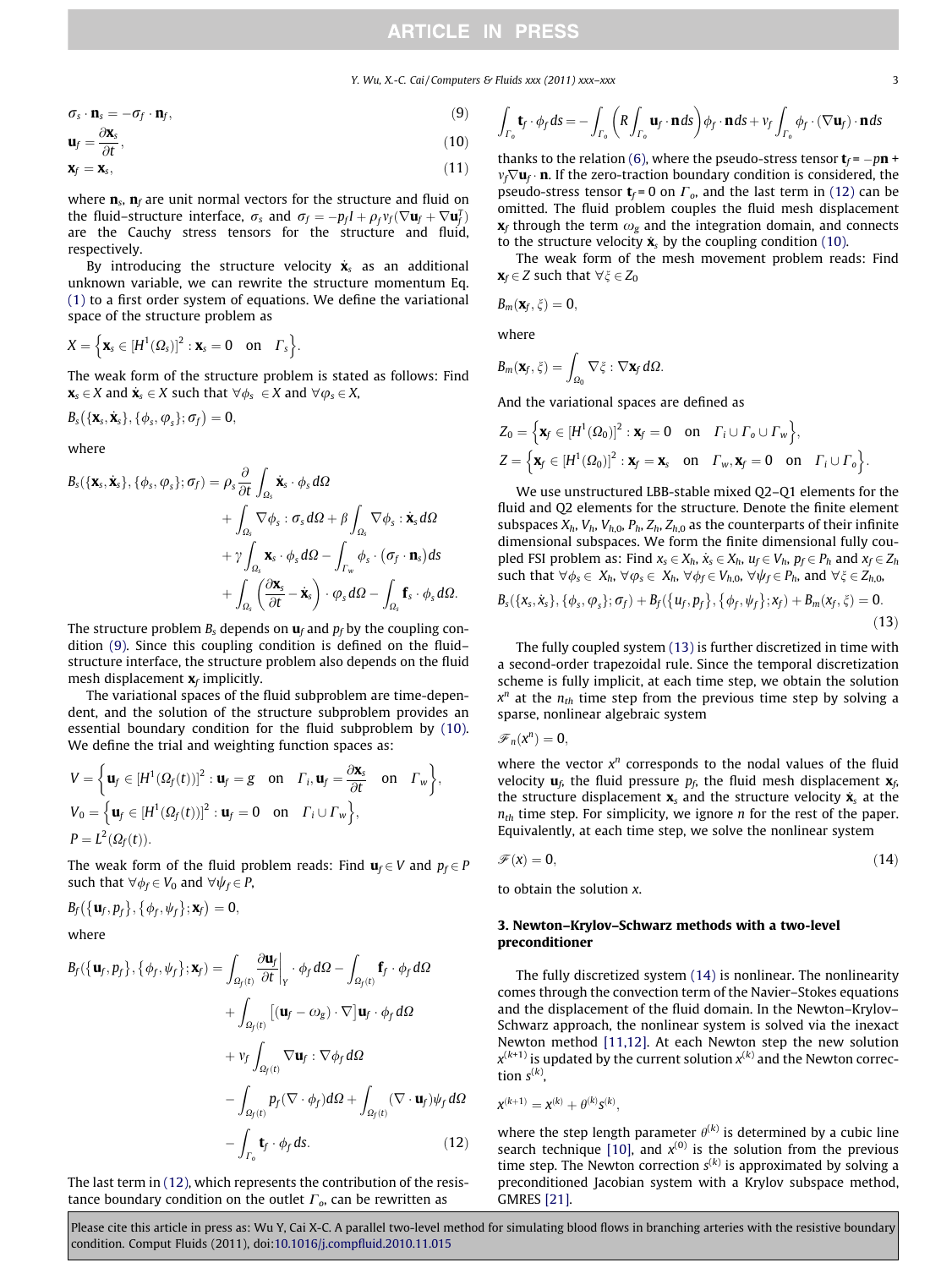<span id="page-3-0"></span>4 Y. Wu, X.-C. Cai / Computers & Fluids xxx (2011) xxx–xxx

$$
J_k M_k^{-1} M_k s^{(k)} = -\mathscr{F}(\mathbf{x}^{(k)}),\tag{15}
$$

where  $J_k$  is the Jacobian matrix evaluated at  $x^{(k)}.$  The accuracy of approximation is controlled by the forcing term  $\eta_k$  to ensure the residual of (15) is decreased by some desired tolerance

$$
\left\|\mathcal{F}(\mathbf{x}^{(k)})+J_kM_k^{-1}M_k\mathbf{s}^{(k)}\right\|\leq \eta_k\big\|\mathcal{F}(\mathbf{x}^{(k)})\big\|.
$$

Since the parallel efficiency and the parallel scalability are mostly determined by the preconditioning of the Jacobian system (15), we next describe the construction of one-level and two-level Schwarz preconditioners in detail.

To define the additive Schwarz method, we first partition the finite element mesh  $\mathscr{T}^h=\varOmega_f^h\cup\varOmega_s^h$  into non-overlapping subdomains  $\Omega_{\ell}^{h}, \ell = 1, \ldots, N$ , without using the information of the location of the interface. Each one is distributed to a processor of the parallel machine. To insure that this partition with good load balancing, the package ParMETIS [\[15\]](#page-10-0) is employed to decompose the mesh into parts with fairly equal number of unknowns. Then, the subdomains  $\mathbf{\Omega}_{\ell}^h$  are extended to overlapping domains  $\mathbf{\Omega}_{\ell}^{h,\delta}$ , where  $\delta$  represents the size of overlap in terms of layers of elements. The so-called one-level restricted additive Schwarz (RAS) preconditioner [\[7\]](#page-10-0) is defined by

$$
M_{one}^{-1} = \sum_{\ell=1}^{N} (R_{\ell}^{0})^{T} J_{\ell}^{-1} R_{\ell}, \qquad (16)
$$

where  $R_\ell^0$  and  $R_\ell$  are restrictions to the degrees of freedom in the non-overlapping subdomain  $\varOmega_{\ell}^{h}$  and overlapping subdomain  $\varOmega_{\ell}^{h,\delta}$  , respectively. The subdomain operator  $J_{\ell}$  is a restriction of the Jacobian matrix, defined by  $J_{\ell} = R_{\ell} J R_{\ell}^T.$  The local problems are solved by the LU factorization.

The one-level method is most effective when the number of processors is small. It is necessary to include a global coarse mesh to provide global information exchange between the subdomains in order to obtain fast convergence when the number of processors is large.

To formally define the hybrid two-level Schwarz preconditioner, we first specify the choice of the coarse mesh and the partition based on that. In our setting, the fine mesh does not have to be the refinement of the coarse mesh. The information exchange between the coarse mesh and the fine mesh is through the coarse-to-fine interpolation matrix  $I^h_H$ . The coarse mesh inherits the partition of the fine mesh, see Fig. 2 for an example. The construction of the interpolation matrix  $I_{H}^{h}$  is based on the finite element interpolation. For each degree of freedom  $v_i$  on the fine mesh, it is extrapolated from the coarse mesh by



Fig. 2. Example partitions of the mesh of a straight tube case by using ParMETIS. The subdomains are marked with different colors and the structure elements are shaded. The top figure shows the partition of the fine mesh, and the bottom represents a corresponding partition of the coarse mesh. Both of the partitions are based on the elements, and the structure elements and fluid elements can be grouped into the same subdomain. The elements of a coarse subdomain are assigned to the corresponding processor that contains the fine mesh elements from the same subdomain.

$$
v_i \approx (I_H^h v^H)_i = \sum_j v_j^H \phi_j^H(x_i),
$$

where  $x_i$  is the coordinates associated with the degree of freedom  $v_i$ on the fine mesh,  $v^H$  is a function on the coarse mesh, and  $\phi_j^H$  is the finite element basis function of the jth degree of freedom on the coarse mesh. In our simulation, the fluid mesh deforms through the fluid–structure interaction, the interpolation matrix should be updated at each time step. Since the calculation of the basis function is costly, for simplicity, we construct the interpolation matrix only based on the reference configuration.

We combine the coarse level preconditioner  $M_H^{-1}$  and the fine level preconditioner  $M_h^{-1}$  multiplicatively. In other words, the application of the two-level hybrid Schwarz preconditioner  $y = M_{\text{two}}^{-1} x$  is obtained in the following two steps

$$
y = I_H^h M_H^{-1} (I_H^h)^T x, \qquad (17)
$$

$$
M_{two}^{-1}x = y + M_h^{-1}(x - J_hy),
$$
\n(18)

where  $J_h$  is the Jacobian matrix obtained on the fine mesh. We choose the fine level preconditioner  $M_h^{-1}$  as the one-level restricted additive Schwarz preconditioner given in (16). The coarse level preconditioning by  $M_H^{-1}$  requires solving a linear system on the coarse mesh, which is often computationally costly if the linear system is solved directly. Therefore, we solve the coarse problem iteratively by using GMRES with a one-level restricted additive Schwarz preconditioner. Since the coarse solution is approximated by an iterative method, the two-level preconditioner changes in each linear iteration. In this case, the flexible GMRES (fGMRES) is more appropriate than the regular GMRES [\[22\].](#page-10-0)

To complete this section, we make a remark on the impact of the decomposition into subdomains on the resistance boundary condition. The only criterion we use when partition the domain into subdomains is to minimize the edge cuts; i.e., the outlet boundary would be cut into different subdomains, see Fig. 2. In such a situation, the global connection between the variables on the outlet boundaries, which is established by the resistance boundary condition (6), is destroyed. In the next section, we will discuss the convergence and parallel performance of the Schwarz type preconditioner with the resistive boundary condition.

### 4. Numerical results

In this section, we report some numerical results of the proposed FSI solver by simulating the blood flows in compliant arteries. At first, we validate our model by studying the impact of different outflow boundary conditions on the accuracy of the hemodynamic prediction. We then investigate the numerical behavior and parallel performance of the two-level hybrid Schwarz preconditioner with the resistive boundary condition. The software is developed using the Portable Extensible Toolkit for Scientific computation (PETSc) library [\[2\].](#page-10-0) Mesh generations are carried out by Cubit [\[19\]](#page-10-0). The tests reported in this section are performed on an IBM BlueGene/L with 4096 compute nodes.

### 4.1. Impact of different outflow boundary conditions

We first study the application of our method to a two-dimensional model of the artery with a simple geometry. The model consists of a straight tube of 20 cm in length, 2 cm in diameter and the artery wall is 0.2 cm in thickness. For the inlet, we prescribe a pulsatile periodic flow wave,<sup>1</sup> with a period T of 0.6 s, mapped to a uniform velocity profile, see [Fig. 3.](#page-4-0) For the outlet, both the

 $1$  The data is provided by Z. Su, K. Hunter, and R. Shandas of University of Colorado, School of Medicine.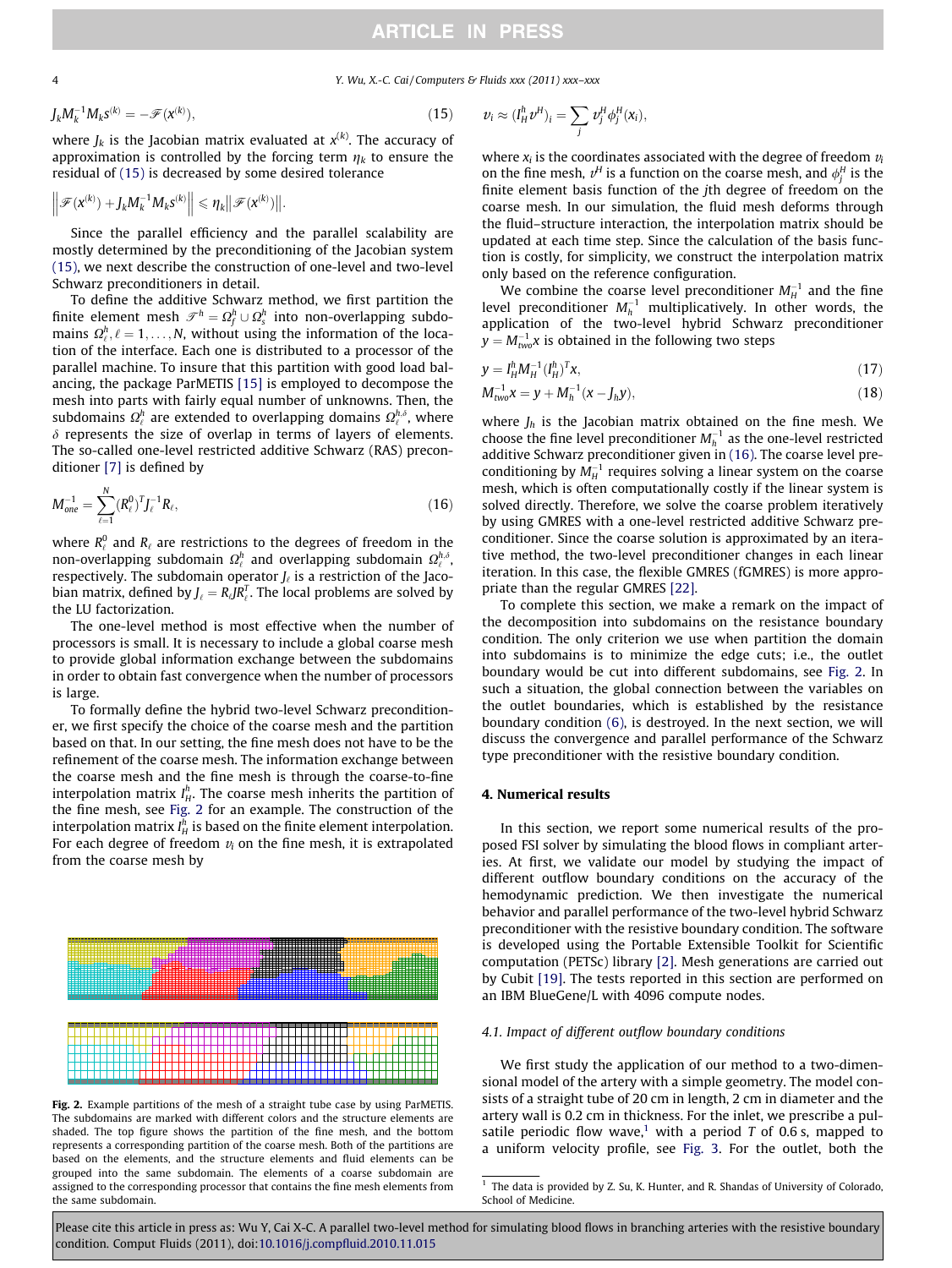Y. Wu, X.-C. Cai / Computers & Fluids xxx (2011) xxx–xxx  $\frac{1}{2}$  5

<span id="page-4-0"></span>

Fig. 3. The setup of the straight tube problem and the inlet flow rate from clinical data with a polynomial fitting.

zero-traction and resistance boundary conditions are considered. In the case of the resistance boundary condition, the resistance  $R = 599.85$  dyn $\cdot$ s/cm $^5$  is prescribed on the outlet. The elastic artery wall is characterized with density of 1.2  $\rm g/cm^3$ , Young's modulus of  $6.0 \times 10^6$  g/(cm s<sup>2</sup>) and Poisson ratio of 0.48. The blood is modeled as a Newtonian flow, with a density of 1.0  $\rm g/cm^3$  and kinematic viscosity of 0.035 cm<sup>2</sup>/s. The Reynolds number is approximately 300 based on the mean inlet velocity and the radius of the artery. It is important that the simulation starts from a equilibrium state [\[13\].](#page-10-0) Therefore, we obtain the initial condition as follows:

- 1. The initial velocity of the wall  $\dot{x}_{s,0}$  is set to zero.
- 2. A steady FSI problem is solved, using the same inlet and outlet boundary conditions as in the time-dependent problem. The velocity  $u_{f,0}$ , the pressure  $p_{f,0}$ , the fluid mesh displacement  $x_{f,0}$ , the structure displacement  $x_{s,0}$  are then used as the initial conditions for the unsteady problem.

A mesh with 58,369 elements and 1.01 million degrees of freedom is utilized and the solutions are obtained using a time step of 1 ms for a total of 3 cardiac cycle. The simulation proceeds to the next time step when the residual of the nonlinear system is less than  $10^{-6}$ . In Fig. 4, we compare the results obtained with two types of outflow boundary conditions, the resistance and the zero-traction boundary conditions. For the resistance boundary condition, the wall deformation alters the flow distributions at the inlet and outlet sections over one cardiac cycle. Because the compliant vessels store flow during the systole phase and then release flow during the diastole phase, the outlet flow rate is smaller compared to the inlet flow rate at the peak systole phase, while the outlet flow rate is larger at the diastole. It is clear that the wall displacement plot follows the shape of the wall pressure plot, which shows that the artery walls move in response to the pulse of the pressure. For the zero-traction boundary condition, both plots are dramatically different from the resistance case. The outlet flow shows unrealistic peak and negative amplitude, and the wall pressure and displacement results in unrealistic amplitude and oscillatory pattern.

To further illustrate the influence of the boundary conditions, we carry out numerical simulations for a model artery bifurcating to two branches. As shown in [Fig. 5,](#page-5-0) one of the branches stenoses with a 75% area reduction. We use the same inlet boundary condition, and the same material properties for the blood and vessel wall as in the previous test. The finite element mesh consists of 65,920 elements and 1.15 million of unknowns. The simulations are run for 3 cardiac cycles with a time step size of 1 ms. [Fig. 6](#page-5-0) depicts the flow waves as well as the mean flow at outlets during one cardiac cycle for the two different boundary conditions. With the resistance boundary condition, the mean flow split between the two branches nearly half by half, a bit more flow goes to the



Fig. 4. Flow waves at inlet and outlet, wall pressure and displacement over one cardiac cycle, obtained using resistance and zero-traction outlet boundary conditions. Top left figure represents the inlet and outlet flow rate, and top right figure shows the wall displacement and pressure by using the resistance boundary condition, while the bottom figures represent the results by using the zero-traction outflow boundary condition.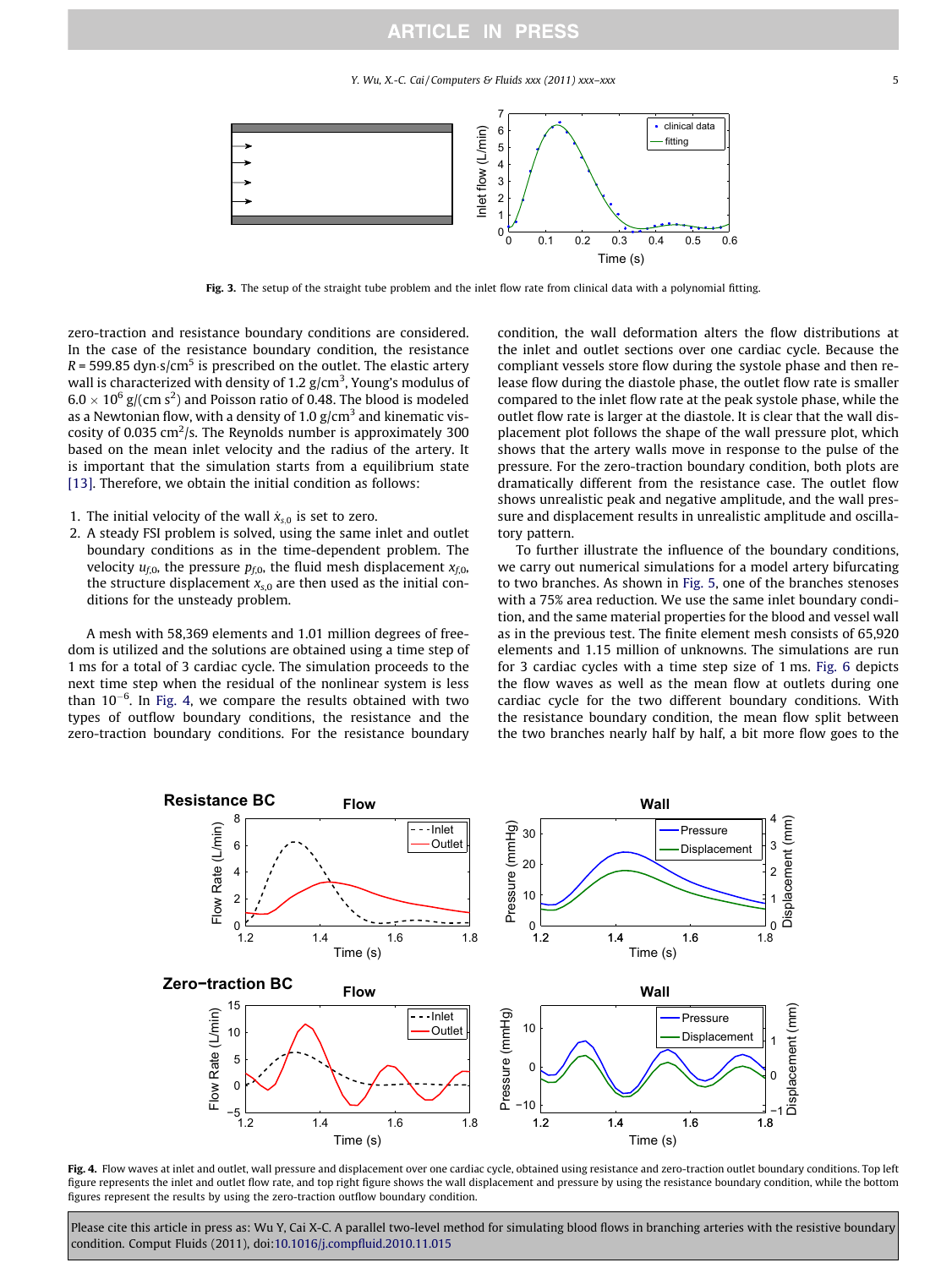<span id="page-5-0"></span>6 Y. Wu, X.-C. Cai / Computers & Fluids xxx (2011) xxx–xxx



Fig. 5. Geometric details of the bifurcating artery, a 75% area reduction stenosis is shown on one of the branches.

normal artery branch than the stenosed one during the systole phase. For the zero-traction boundary condition, the normal artery branch receives more flow than the stenosed branch throughout the cardiac cycle and unrealistic negative flow is observed at the outlet of the stenosed branch. As a result, the mean flow split in a unrealistic pattern, nearly 90% of the flow goes to the normal branch. In fact, it has been verified in clinical experiments that the flow distributes almost evenly (50–50%) between the normal branch and the stenosed branch, provided that the stenosis is less than 85% area reduction [\[25\]](#page-10-0). In this sense, the simulation obtained with the resistance boundary condition shows a better consistency with the clinical results.

[Fig. 7](#page-6-0) provides an illustration of the differences in the fluid velocity and pressure fields between the resistance and zero-traction outflow boundary conditions at peak systole. Note that the differences are not small.

[Fig. 8](#page-7-0) shows the computed wall shear stress and wall displacement at different locations along the artery wall during one cardiac cycle by using the resistance outflow boundary condition. We place the first measurement location P0 at the middle point of the upstream artery wall. On the wall of the stenosed branch, P1 and P5 are placed a distance of 1.0 cm from the throat of the stenosis. P3 is located at the throat of the stenosis, and P7 is placed near the outlet boundary. On the wall of the normal branch, P2, P4, P6, P8 represent the corresponding locations to those specified locations on the wall of the stenosed branch. On the wall of the stenosed branch, the highest wall shear stress occurs at the throat of stenosis (P3). The wall shear stress at P3 increases rapidly in the systole phase, and decreases in the diastole phase. At location P1, the wall shear stress shows a little fluctuation during the cardiac cycle. It increases in the systole phase, and returns to a constant in the diastole phase. At location P5, the wall shear stress shows a more oscillatory pattern. It increases in the systole phase, and oscillates in the early diastole phase. Note that, in the stenosis section, the fluid can accelerate to a high speed and produce a recirculation zone in the downstream of the stenosis. At location P7, which is away from the recirculation zone and closer to the outflow boundary, the wall shear stress pattern is closer to the one at location P1. On the wall of the normal branch, at the locations P2, P4, P6, the wall shear stress are almost the same at any time during the cardiac cycle, increasing in the systole phase and decreasing in the diastole phase. At location P8, the wall shear stress behaves a little differently. The peak wall shear stress is smaller and decreases slower in the diastole phase. As for the wall displacement, on the stenosed branch, on average, the wall displacement is smaller at the stenosis throat (P3), and is larger at the location P7, which is located near the outflow boundary. On average, the wall displacement at P8 is larger than the wall displacement at other locations on the normal branch. The wall displacement at P2, P4, and P6 share a similar pattern and magnitude.

#### 4.2. Performance and parallel scalability

In this subsection, we discuss the performance and parallel scalability of the two-level solver to the fully coupled FSI problem using the resistance boundary condition. For all the numerical tests in this subsection, unless otherwise specified, we use the same geometries, material properties and boundary conditions as



Fig. 6. Outlet flow waves and flow distribution between the normal artery branch and the stenosed artery branch with a 75% area reduction stenosis during one cardiac cycle, by using the resistance and zero-traction outflow boundary condition. Top left plot shows the flow rate at the inlet and outlet boundary during one cardiac cycle by using the resistance boundary condition, and the top right plot gives the results of the flow distribution between the normal artery branch and stenosed branch by using the resistance boundary condition. Corresponding results by using the zero-traction boundary conditions are shown in the bottom plots.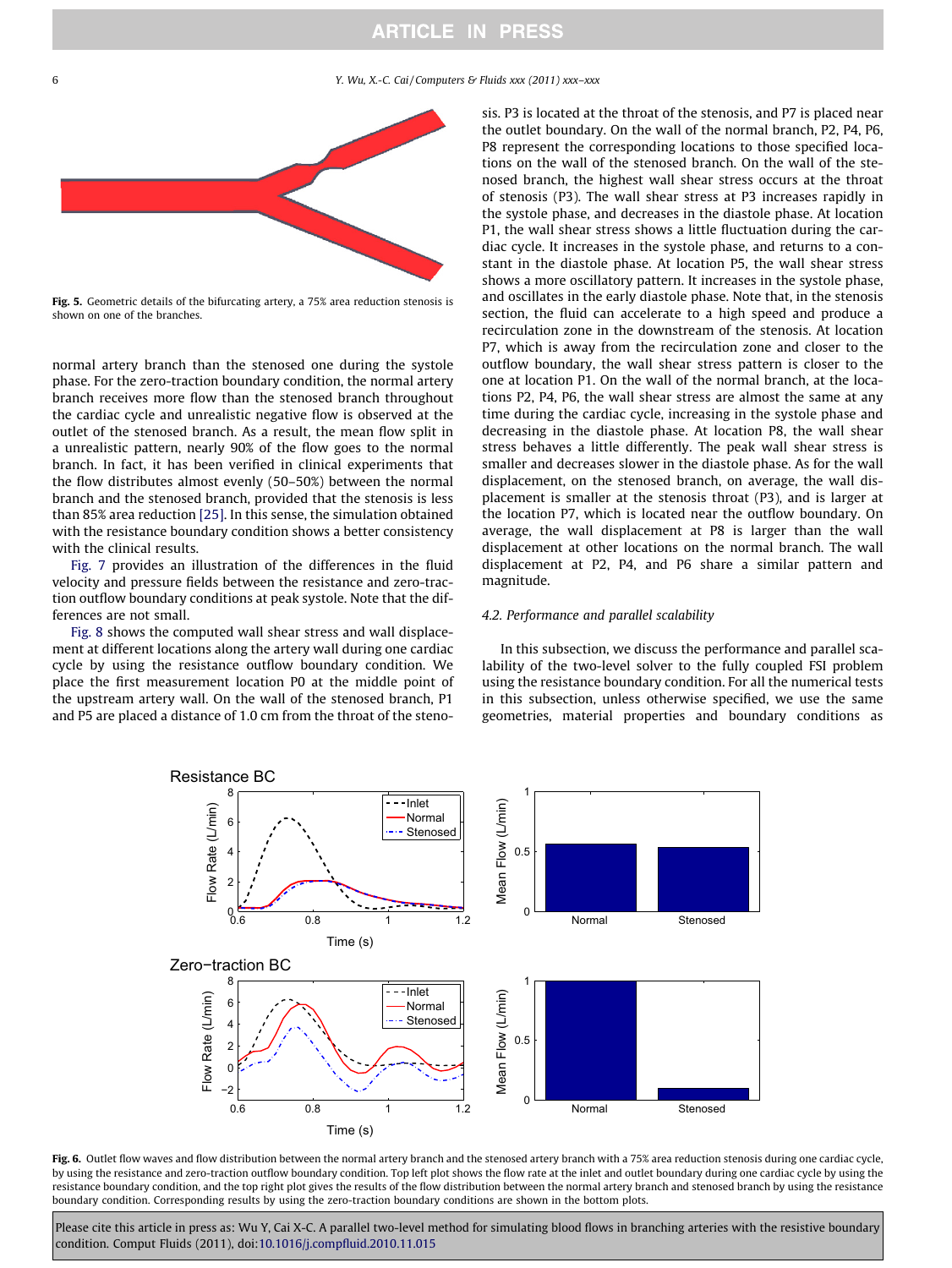Y. Wu, X.-C. Cai/Computers & Fluids xxx (2011) xxx–xxx 7 7

<span id="page-6-0"></span>

Fig. 7. Fluid velocity magnitude and pressure at peak systole for resistance and zero-traction outflow boundary conditions. The artery walls are colored by the magnitude of the structural displacement. For the resistance boundary condition, fluid velocity magnitude and pressure are shown on the left. Corresponding figures using the zero-traction boundary are shown on the right.

described before. The stopping criterion for the Newton iteration is when the norm of the residual of the nonlinear system is less than  $10^{-6}$ . The accuracy of the preconditioned Jacobian system is governed by the relative tolerance of  $10^{-4}$ . The coarse solver is considered to have converged if the relative residual is less than 10<sup>-3</sup>. The time step size is fixed as  $\Delta t = 1$  ms, and the simulation is stopped after 10 time steps. We then report the results, such as the average compute time, the average number of Newton iterations per time step, and the average fGMRES iterations per Newton step.

#### 4.2.1. Straight tube case

We consider the benchmark straight tube problem as described before. We first demonstrate the performance of the hybrid two-level preconditioner with the resistance boundary condition, by comparing to the results obtained with the zero-traction boundary condition. In [\[4\],](#page-10-0) the performance of the preconditioner with the zero-traction boundary condition was studied. As observed in [Table 1,](#page-7-0) the two-level hybrid preconditioner handles the resistance boundary condition well. In terms of the number of iterations and the average compute time, the preconditioner shows good performance with both boundary conditions. As we double the number of processors, the number of linear iterations keeps close to a constant while the compute time is cut by half in both cases. Although, in the case of the resistance boundary condition, the subdomain partition breaks the integral connection between the variables on the outlet boundary, the two-level hybrid preconditioner still proves to be an effective choice.

For the one-level additive Schwarz preconditioner, the preconditioned system becomes more ill-conditioned as the number of subdomains increases. In [Table 2,](#page-7-0) we show the results obtained with the two-level preconditioner as we increase the number of subdomains. Comparing to the results of the one-level preconditioner, the performance of the two-level preconditioner is much better. As we increase the number of subdomains to 1024, the average number of linear iterations per Newton step stays close to a constant. Similar results are observed in terms of the average compute time.

In order to understand the parallel scalability of the two-level preconditioner, we show the parallel speedup over the number of processors for the two different meshes. As shown in [Fig. 9,](#page-8-0) for both problems, the two-level preconditioner shows nearly ideal speedup with up to 1024 processors. We are also interested in the weak scalability of the algorithms. Ideally, as we increase the number of processors and the problem size at the same rate, the number of linear iterations and the compute time should not change much. In this sense, the two-level preconditioner shows much better weak scalability than the one-level preconditioner, especially when the number of processors is large, as shown in [Fig. 10.](#page-8-0)

There are several important factors that impact the performance of the two-level preconditioner, such as the interpolation operator, the tolerance of the coarse solve. The motivations for two-level preconditioner is to facilitate the exchange of information between subdomains by adding a coarse mesh, thereby improve the performance of the preconditioning. In practice, a relatively fine coarse mesh would help reduce the total number of iterations, but the overall compute time may increase. The best choice of the coarse mesh needs to balance the time of the coarse solve and the preconditioning effects. In [Table 3](#page-8-0), we show some results obtained with different coarse mesh sizes.

#### 4.2.2. Branching artery case

In this subsection, we consider the a branching artery model problem. One of the branches of the artery stenoses with a 75% area reduction. In this geometry, the computations is more challenging because relatively high Reynolds numbers occur at and near the stenosis. In [Table 4,](#page-8-0) we compare the two-level preconditioner with the one-level preconditioner. Again, the two-level preconditioner is more effective than the one-level preconditioner in terms of the average number of linear iterations and the average compute time.

As for the parallel scalability, we show the speedup of the twolevel preconditioner in [Fig. 11](#page-9-0). The two-level preconditioner shows nearly ideal speedup with up to 1024 processors. The effects of coarse mesh size are shown in [Table 5](#page-9-0). Comparing to the one-level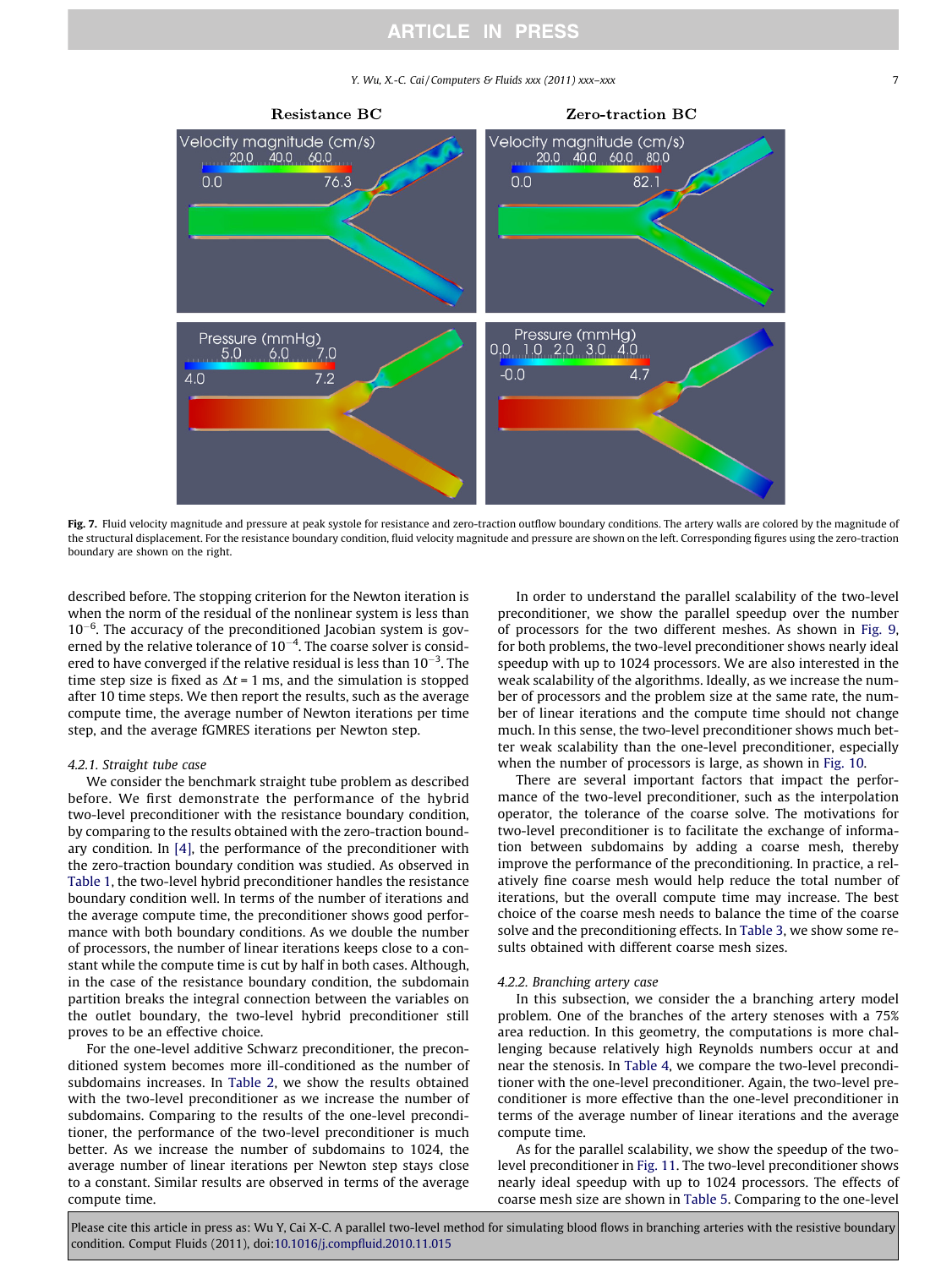#### <span id="page-7-0"></span>8 Y. Wu, X.-C. Cai / Computers & Fluids xxx (2011) xxx–xxx



Fig. 8. Wall shear stress (WSS) and wall displacement at different locations of the artery wall during one cardiac cycle, by using the resistance outflow boundary condition. Top plot shows the locations of measurement on the artery wall. Middle left plot shows the WSS at the locations (P1, P3, P5, P7) of the stenosed branch during one cardiac cycle, and middle right plot shows the WSS at the corresponding locations (P2, P4, P6, P8) of the normal branch during one cardiac cycle. Since we use different scale for the WSS on the two different branches, we include the WSS at the upstream location P0 (the solid line) in both plots for reference. The bottom two plots show the wall displacement for those locations on the stenosed branch and the normal branch, respectively, from left to right.

### Table 1

Comparison of the performance of the two-level hybrid preconditioner with the zerotraction and resistance outflow boundary conditions. The tests are carried on a straight tube problem, associated with the fine mesh of 2.01  $\times$  10<sup>6</sup> degrees of freedom and the coarse mesh of  $1.30 \times 10^5$  degrees of freedom. "np" denotes the number of processors. ''Newton'' denotes the average Newton iterations per time step. ''fGMRES'' denotes the average fGMRES iterations per Newton step. "Time" refers the average compute time, in seconds, per time step.

| Zero-traction |        |            | Resistance |        |            |
|---------------|--------|------------|------------|--------|------------|
| Newton        | fGMRES | Time $(s)$ | Newton     | fGMRES | Time $(s)$ |
| 20            | 36.96  | 210.27     | 2.0        | 38.18  | 214.31     |
| 2.0           | 39.59  | 83.17      | 2.0        | 40.46  | 84.43      |
| 2.0           | 46.96  | 41.32      | 2.0        | 48.59  | 42.76      |
| 20            | 52.68  | 22.53      | 2.0        | 54.09  | 23.33      |
|               |        |            |            |        |            |

preconditioner, the two-level preconditioner greatly reduces the average number of linear iterations as well as the average compute time.

In the one-level preconditioner, the overlap parameter  $\delta$  is often used to control the amount of information exchange between the subdomains. Larger overlaps allow more information to exchange, but require additional communication time. Therefore the preconditioner improves the condition number of the linear system but spends more time in communication. For the two-level preconditioner, the exchange of information happens through the interpo-

#### Table 2

Performance of the two different preconditioners with respect to the increasing number of subdomains for the straight tube test problem. The tests are carried on a mesh with  $2.01 \times 10^6$  unknowns, using the resistance outflow boundary condition. ''Newton'' denotes the average Newton iterations per time step. ''fGMRES'' denotes the average fGMRES iterations per Newton step. ''Time'' denotes the average compute time, in seconds, per time step.

| np   | One-level |        |            | Two-level |        |            |
|------|-----------|--------|------------|-----------|--------|------------|
|      | Newton    | fGMRES | Time $(s)$ | Newton    | fGMRES | Time $(s)$ |
| 64   | 2.0       | 103.91 | 236.47     | 2.0       | 38.18  | 214.31     |
| 128  | 2.0       | 124.09 | 107.29     | 2.0       | 40.46  | 84.43      |
| 256  | 2.0       | 218.06 | 67.07      | 2.0       | 48.59  | 42.76      |
| 512  | 2.0       | 281.55 | 44.03      | 2.0       | 54.09  | 23.33      |
| 1024 | 2.0       | 450.68 | 36.17      | 2.0       | 75.32  | 17.34      |

lation from the coarse mesh. In other words, the two-level approach is less sensitive to the overlap parameter. In practice, the one-level preconditioner fails to converge for zero overlap, while the two-level preconditioner performs well. Results with respect to the overlaps are shown in [Table 6.](#page-9-0)

#### 4.3. Robustness to parameters

In the FSI simulation, the elastic artery wall is characterized by two important parameters, the Young's modulus and the Poisson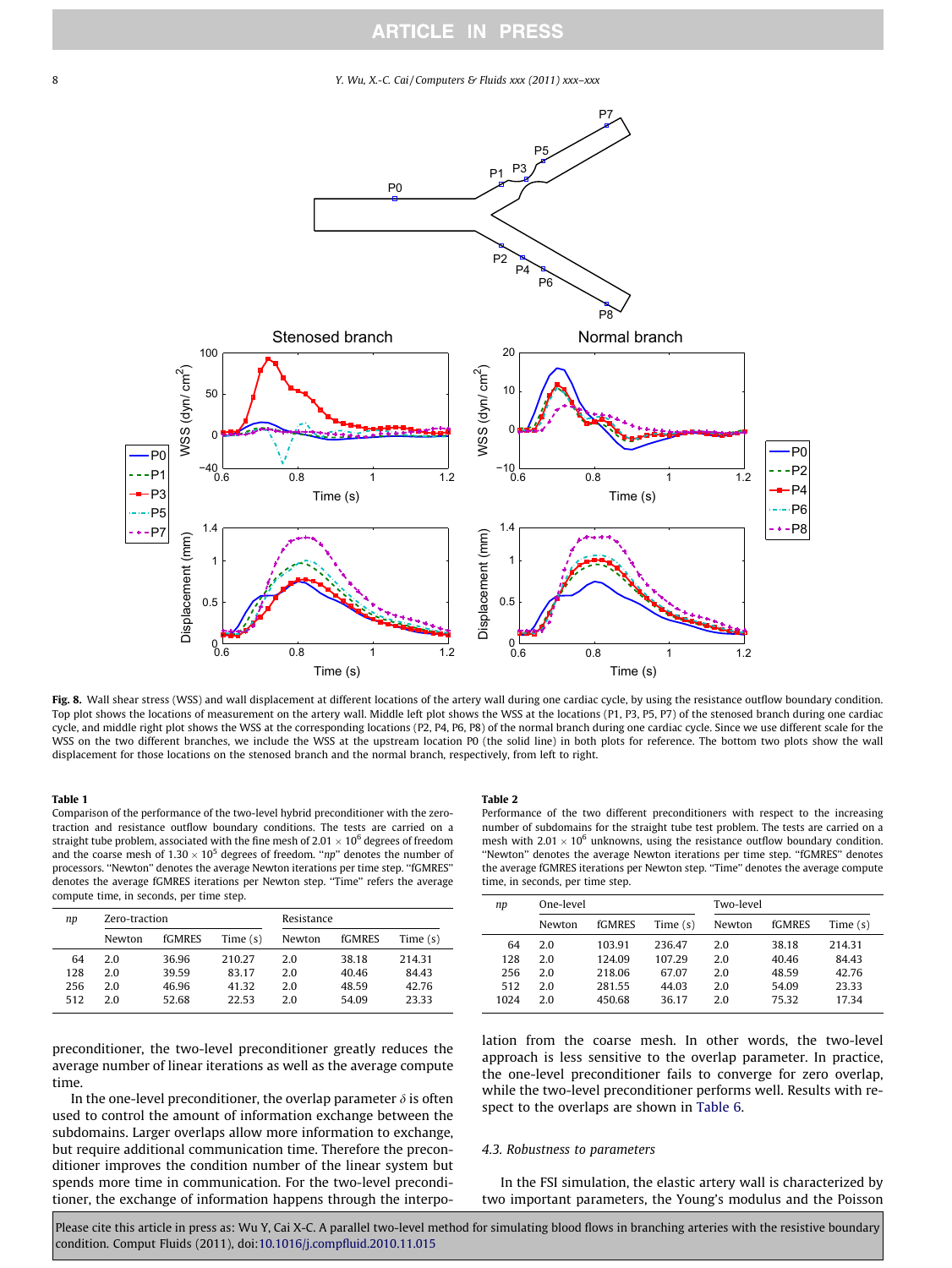Y. Wu, X.-C. Cai / Computers & Fluids xxx (2011) xxx–xxx  $\qquad \qquad$ 9

<span id="page-8-0"></span>

Fig. 9. Speedup versus number of processors for straight tube problem with the resistance outflow boundary condition. Results for the problem with 2.01 millions of unknowns are on the left, and results for the problem with 3.99 millions of unknowns show on the right.



Fig. 10. Weak scaling of the algorithm for the straight tube problem using the resistance boundary condition. On the left, the vertical axis shows the average number of linear iterations per Newton step. On the right, the vertical axis shows the average compute time in seconds per time step. The number of unknowns increases with the number of processors:  $2.01 \times 10^6$  for 256 processors,  $7.99 \times 10^6$  for 1024 processors.

#### Table 3

The effect of various choices of the preconditioners for the straight tube problem with different problem sizes and number of processors. The heading ''coarse size'' represents the number of unknowns on the coarse mesh as a fraction of the number of unknowns on the fine mesh and ''coarse time'' is the time spent on the coarse solve as a fraction of total compute time.

| Unknowns             | np   | Levels | Coarse size | Newton | fGMRES | Time $(s)$ | Coarse time |
|----------------------|------|--------|-------------|--------|--------|------------|-------------|
| $2.01\times10^6$     | 256  | One    | 0.0         | 2.0    | 218.05 | 70.14      | 0.0         |
| $2.01 \times 10^6$   | 256  | Two    | 0.02        | 2.0    | 86.23  | 42.08      | 0.18        |
| $2.01 \times 10^6$   | 256  | Two    | 0.03        | 2.0    | 73.46  | 43.03      | 0.23        |
| $2.01 \times 10^{6}$ | 256  | Two    | 0.06        | 2.0    | 48.59  | 42.76      | 0.28        |
| $2.01 \times 10^{6}$ | 512  | One    | 0.0         | 2.0    | 281.55 | 44.03      | 0.0         |
| $2.01 \times 10^{6}$ | 512  | Two    | 0.02        | 2.0    | 94.68  | 23.11      | 0.33        |
| $2.01 \times 10^{6}$ | 512  | Two    | 0.03        | 2.0    | 82.55  | 23.91      | 0.38        |
| $2.01 \times 10^{6}$ | 512  | Two    | 0.06        | 2.0    | 54.09  | 23.33      | 0.42        |
| $3.99 \times 10^{6}$ | 512  | One    | 0.0         | 2.0    | 315.91 | 86.01      | 0.0         |
| $3.99 \times 10^{6}$ | 512  | Two    | 0.01        | 2.0    | 109.82 | 46.88      | 0.19        |
| $3.99 \times 10^{6}$ | 512  | Two    | 0.03        | 2.0    | 55.32  | 43.16      | 0.26        |
| $3.99 \times 10^{6}$ | 512  | Two    | 0.06        | 2.0    | 49.05  | 44.95      | 0.30        |
| $3.99 \times 10^{6}$ | 512  | Two    | 0.13        | 2.0    | 31.86  | 61.98      | 0.54        |
| $7.99 \times 10^{6}$ | 1024 | One    | 0.0         | 2.0    | 610.22 | 329.20     | 0.0         |
| $7.99 \times 10^{6}$ | 1024 | Two    | 0.01        | 2.0    | 189.64 | 76.73      | 0.29        |
| $7.99 \times 10^{6}$ | 1024 | Two    | 0.03        | 2.0    | 121.36 | 81.63      | 0.44        |
| $7.99 \times 10^{6}$ | 1024 | Two    | 0.06        | 2.0    | 76.86  | 85.43      | 0.52        |

#### Table 4

Performance of two different precondtioners with increasing number of subdomains for the branching artery problem. The tests are carried on a mesh with  $2.00 \times 10^6$ unknowns, using the resistance outflow boundary condition.

| np   | One-level |        |          | Two-level |        |            |
|------|-----------|--------|----------|-----------|--------|------------|
|      | Newton    | fGMRES | Time (s) | Newton    | fGMRES | Time $(s)$ |
| 128  | 2.0       | 124.32 | 158.40   | 2.0       | 56.14  | 118.59     |
| 256  | 2.0       | 177.55 | 69.80    | 2.0       | 51.23  | 45.29      |
| 512  | 2.0       | 403.14 | 56.81    | 2.0       | 86.73  | 27.68      |
| 1024 | 2.0       | 556.71 | 43.45    | 2.0       | 104.86 | 17.46      |

ratio, which characterize the stiffness and the incompressibility of the elastic wall, respectively. The stiffer and the larger Poisson ratio the wall are, the more difficulty it is to solve the problem numerically. In [Table 7,](#page-9-0) the two-level preconditioner shows robust convergence with respect to the Young's modulus. In [Table 8](#page-9-0), the two-level preconditioner also shows robust performance with respect to the Poisson ratio. Increasing the Poisson ratio has only moderate effect to the solver. Other important parameters in the simulations are the fluid density and the wall structure density. It has been reported in some references that the convergence becomes more difficult to achieve if the density of the fluid and the wall structure are close to each other [\[9\]](#page-10-0), or if the fluid is much more heavier than the wall structure [\[17\]](#page-10-0). In [Table 9](#page-9-0), the two-level solver performs fairly well for a wide range of fluid density and wall structure density. For the resistance boundary condition, the value of the resistance is one of the important parameter in the simulation. In [Table 10](#page-10-0), the two-level solver shows robust performance with respect to the value of resistance.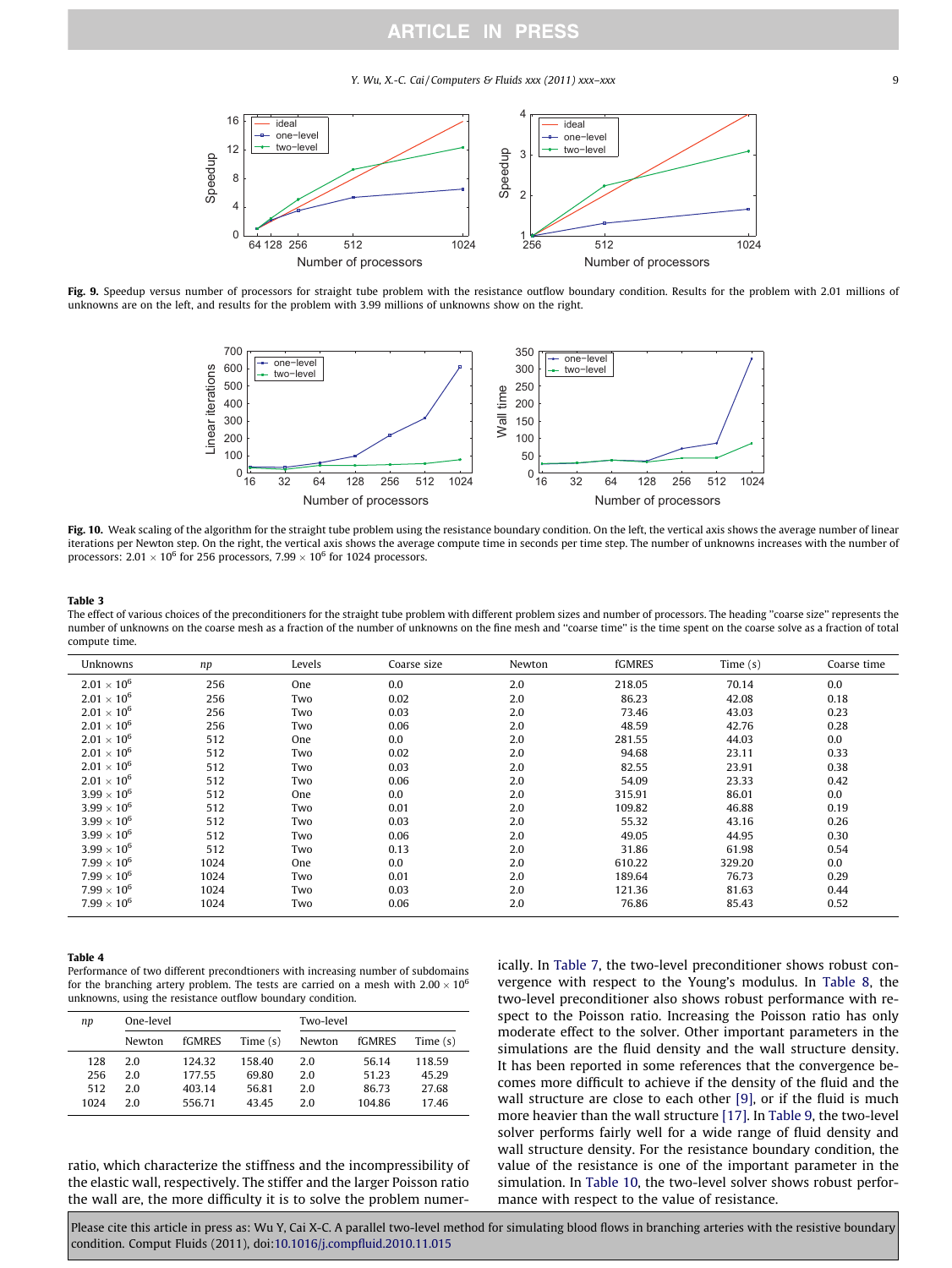<span id="page-9-0"></span>10 Y. Wu, X.-C. Cai / Computers & Fluids xxx (2011) xxx–xxx



Fig. 11. Speedup versus number of processors for the branching artery model with the resistance outflow boundary condition. Results for the problem with 2.00 millions of unknowns is on the left, and results for the problem with 3.88 millions of unknowns show on the right.

#### Table 5

The effect of various choices of the size of the coarse mesh for the branching artery problem with different problem sizes and number of processors. "coarse size" represents the number of unknowns on the coarse mesh as a fraction of the number on the fine mesh and ''coarse time'' is the time spent on the coarse solve as a fraction of total compute time.

| Unknowns             | np   | Levels | Coarse size | Newton | fGMRES | Time $(s)$ | Coarse time |
|----------------------|------|--------|-------------|--------|--------|------------|-------------|
| $9.82 \times 10^{5}$ | 128  | One    | 0.0         | 2.0    | 83.77  | 40.77      | 0.0         |
| $9.82 \times 10^{5}$ | 128  | Two    | 0.02        | 2.0    | 69.86  | 36.41      | 0.15        |
| $9.82 \times 10^{5}$ | 128  | Two    | 0.04        | 2.0    | 62.82  | 36.86      | 0.27        |
| $9.82 \times 10^{5}$ | 128  | Two    | 0.07        | 2.0    | 49.23  | 37.40      | 0.21        |
| $2.00 \times 10^{6}$ | 256  | One    | 0.0         | 2.0    | 177.55 | 69.80      | 0.0         |
| $2.00 \times 10^{6}$ | 256  | Two    | 0.02        | 2.0    | 87.14  | 44.43      | 0.17        |
| $2.00 \times 10^{6}$ | 256  | Two    | 0.03        | 2.0    | 76.82  | 46.77      | 0.23        |
| $2.00 \times 10^{6}$ | 256  | Two    | 0.07        | 2.0    | 51.23  | 45.29      | 0.26        |
| $3.88 \times 10^{6}$ | 512  | One    | 0.0         | 2.0    | 219.50 | 107.15     | 0.0         |
| $3.88 \times 10^{6}$ | 512  | Two    | 0.01        | 2.0    | 124.77 | 77.70      | 0.14        |
| $3.88 \times 10^{6}$ | 512  | Two    | 0.03        | 2.0    | 164.18 | 80.94      | 0.19        |
| $3.88 \times 10^{6}$ | 512  | Two    | 0.06        | 2.0    | 95.23  | 70.67      | 0.28        |
| $3.88 \times 10^{6}$ | 1024 | One    | 0.0         | 2.0    | 381.59 | 68.18      | 0.0         |
| $3.88 \times 10^{6}$ | 1024 | Two    | 0.01        | 2.0    | 166.41 | 33.39      | 0.38        |
| $3.88 \times 10^6$   | 1024 | Two    | 0.03        | 2.0    | 105.64 | 27.82      | 0.36        |

#### Table 6

The effect of the overlap parameter for one-level and two-level preconditioners for the branching case with the resistance outflow boundary condition.

| Unknowns             | np  | Levels | Overlap  | Newton | fGMRES | Time $(s)$ |
|----------------------|-----|--------|----------|--------|--------|------------|
| $9.82 \times 10^{5}$ | 128 | One    | 1        | 2.0    | 132.05 | 43.28      |
| $9.82 \times 10^{5}$ | 128 | One    | 2        | 2.0    | 83.77  | 40.77      |
| $9.82 \times 10^{5}$ | 128 | One    | 3        | 2.0    | 60.91  | 43.42      |
| $9.82 \times 10^{5}$ | 128 | Two    | $\Omega$ | 2.0    | 69.86  | 36.41      |
| $9.82 \times 10^{5}$ | 128 | Two    | 1        | 2.0    | 65.05  | 42.12      |
| $9.82 \times 10^{5}$ | 128 | Two    | 2        | 2.0    | 49.46  | 41.50      |
| $2.00 \times 10^{6}$ | 256 | One    | 1        | 2.0    | 471.09 | 78.16      |
| $2.00 \times 10^{6}$ | 256 | One    | 2        | 2.0    | 317.46 | 75.94      |
| $2.00 \times 10^{6}$ | 256 | One    | 4        | 2.0    | 177.55 | 69.80      |
| $2.00 \times 10^{6}$ | 256 | Two    | $\Omega$ | 2.0    | 51.23  | 45.29      |
| $2.00 \times 10^{6}$ | 256 | Two    | 1        | 2.0    | 86.50  | 61.13      |
| $2.00 \times 10^{6}$ | 256 | Two    | 2        | 2.0    | 128.36 | 89.07      |
| $3.88 \times 10^{6}$ | 512 | One    | 4        | 2.0    | 219.50 | 107.15     |
| $3.88 \times 10^{6}$ | 512 | One    | 6        | 2.0    | 149.23 | 130.29     |
| $3.88 \times 10^{6}$ | 512 | Two    | 0        | 2.0    | 114.77 | 79.87      |
| $3.88 \times 10^{6}$ | 512 | Two    | 1        | 2.0    | 120.50 | 85.72      |
| $3.88 \times 10^{6}$ | 512 | Two    | 2        | 2.0    | 95.23  | 70.67      |
|                      |     |        |          |        |        |            |

### Table 7

Performance of the two-level method with respect to various values of Young's modulus E. The tests are run for the branching case with  $2.00 \times 10^6$  unknowns, together with a coarse mesh with  $6.60 \times 10^4$  unknowns.

| np  | E(g/(cm s <sup>2</sup> )) | Newton | <b>fGMRES</b> | Time $(s)$ |
|-----|---------------------------|--------|---------------|------------|
| 256 | $6.0\times10^6$           | 2.0    | 51.23         | 45.29      |
| 256 | $1.4 \times 10^{7}$       | 2.0    | 68.46         | 55.75      |
| 256 | $6.0 \times 10^{7}$       | 2.0    | 119.23        | 67.13      |
| 512 | $6.0\times10^6$           | 2.0    | 86.73         | 27.68      |
| 512 | $1.4 \times 10^7$         | 2.0    | 105.23        | 33.20      |
| 512 | $6.0 \times 10^7$         | 2.0    | 186.46        | 56.11      |

### Table 8

Performance of the two-level method with respect to various values of Poisson ratio. The tests are run for the branching case with 2.00  $\times$  10<sup>6</sup> unknowns, together with a coarse mesh with  $6.60 \times 10^4$  unknowns.

| np  | Poisson ratio | Newton | <b>fGMRES</b> | Time $(s)$ |
|-----|---------------|--------|---------------|------------|
| 256 | 0.4           | 2.0    | 39.09         | 40.66      |
| 256 | 0.45          | 2.0    | 42.59         | 41.79      |
| 256 | 0.48          | 2.0    | 51.23         | 45.29      |
| 512 | 0.4           | 2.0    | 68.32         | 25.00      |
| 512 | 0.45          | 2.0    | 74.41         | 26.14      |
| 512 | 0.48          | 2.0    | 86.73         | 27.68      |
|     |               |        |               |            |

#### Table 9

Performance of the two-level method with respect to different combinations of fluid density  $\rho_f$  and structure density  $\rho_s$ . The tests are run for the branching case with a fine mesh with  $2.00 \times 10^6$  unknowns and a coarse mesh with  $6.60 \times 10^4$  unknowns on 512 processors.

| $\rho_f$ | $\rho_s$ | Newton | <b>fGMRES</b> | Time $(s)$ |
|----------|----------|--------|---------------|------------|
|          |          |        |               |            |
| 0.01     | 1.0      | 2.0    | 304.41        | 109.51     |
| 0.1      | 1.0      | 2.4    | 169.09        | 57.64      |
| 1.0      | 1.2      | 2.0    | 86.73         | 27.68      |
| 10.0     | 1.0      | 2.0    | 115.14        | 31.14      |
| 100.0    | 1.0      | 3.0    | 209.82        | 65.68      |
| 1.0      | 0.01     | 2.0    | 134.73        | 36.65      |
| 1.0      | 0.1      | 2.0    | 122.82        | 34.67      |
| 1.0      | 10.0     | 2.0    | 73.00         | 25.83      |
| 1.0      | 100.0    | 2.0    | 74.00         | 32.11      |

### 5. Conclusion

In this paper, we studied a parallel domain decomposition algorithm with a two-level preconditioner for simulating blood flows